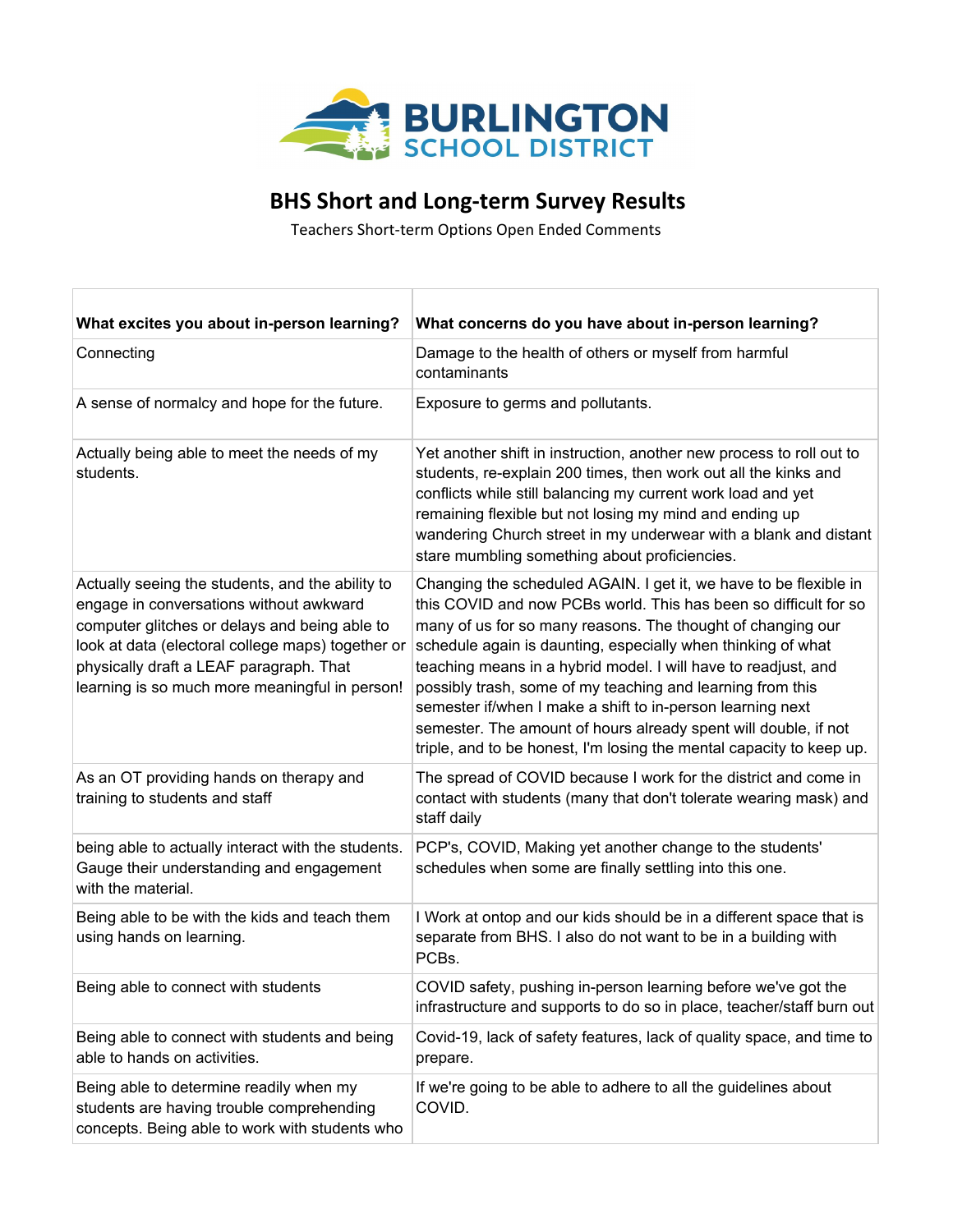| require the most attention.                                                                                                                                                                                                                                                         |                                                                                                                                                                                                                                                                                                                                                                                                                                             |
|-------------------------------------------------------------------------------------------------------------------------------------------------------------------------------------------------------------------------------------------------------------------------------------|---------------------------------------------------------------------------------------------------------------------------------------------------------------------------------------------------------------------------------------------------------------------------------------------------------------------------------------------------------------------------------------------------------------------------------------------|
| Being able to interact with my students on a<br>personal level as well as the freedom to do a<br>wider variety of activities.                                                                                                                                                       | My only concern is that we have enough sanitzer and masks to<br>keep everybody safe.                                                                                                                                                                                                                                                                                                                                                        |
| Being able to reconnect with the students and<br>offer a live face, instead of a screen giving them<br>their daily lesson plan                                                                                                                                                      | Having the possibilities of everyone not following COV-19 safety<br>rules and guidelines. It's a large range of families who<br>understands the level of where we are, and then their are those<br>who don't follow the safety guidelines regularly. I would have to<br>say that I would be a little concern about the well being for all.                                                                                                  |
| Being able to see students and interact with<br>them regularly                                                                                                                                                                                                                      | Health and safety concerns for myself, staff, and students.                                                                                                                                                                                                                                                                                                                                                                                 |
| Being able to see the students again and<br>interact with my colleagues. I feel like I'm<br>constantly playing a game of catch up and to be<br>with the people I work with would be amazing. I<br>didn't realize how much I took it for granted until<br>we didn't have it anymore. | Having a large majority of students not returning to school and<br>having to provide instruction in a hybrid model, where I'll be doing<br>double to work.                                                                                                                                                                                                                                                                                  |
| Being able to use relationships to revive<br>engagement.                                                                                                                                                                                                                            | 1. Covid. There is a huge resurgence coming to Vermont.<br>2. 90 percent of my sped students would not show up for inperson<br>learning. Or wouldn't after one day. They have forgotten the rigor<br>that it requires to meet with a teacher in-person. I would imagine<br>that the other 16 students whom I offer 2-3 hours of 1:1s outside<br>of classes, could then not be served. Unless booked purposefully,<br>could be a time waste. |
| being in person. it is the energy, you know the<br>vibrations man. the vibrations.                                                                                                                                                                                                  | uh, PCB's and COVID-19?                                                                                                                                                                                                                                                                                                                                                                                                                     |
| Being with students                                                                                                                                                                                                                                                                 | Contracting covid 19                                                                                                                                                                                                                                                                                                                                                                                                                        |
| Being with the students                                                                                                                                                                                                                                                             | I am not sure that the one day a week in person learning for this<br>semester will be that constructive for all students. The students<br>are now in a rhythm and have learned to make our current<br>schedule work. The change to a different schedule might not be a<br>good move for this semester. That one day in person teaching<br>might<br>be helpful for students who are behind.                                                  |
| Being with the students and my colleagues.                                                                                                                                                                                                                                          | My health and that of others. Serious concerns!                                                                                                                                                                                                                                                                                                                                                                                             |
| Better connection with teachers/improves focus<br>in learning/provides necessary engagement and<br>support                                                                                                                                                                          | Health and safety of everyone during COVID                                                                                                                                                                                                                                                                                                                                                                                                  |
| Building community, being able to give quick<br>and real time feedback both individually and as<br>a group, to hear in real time where and what my<br>students are struggling on and when to slow<br>down and when to speed up instead of waiting<br>for them to submit work.       | None, maybe how the timing will all work.                                                                                                                                                                                                                                                                                                                                                                                                   |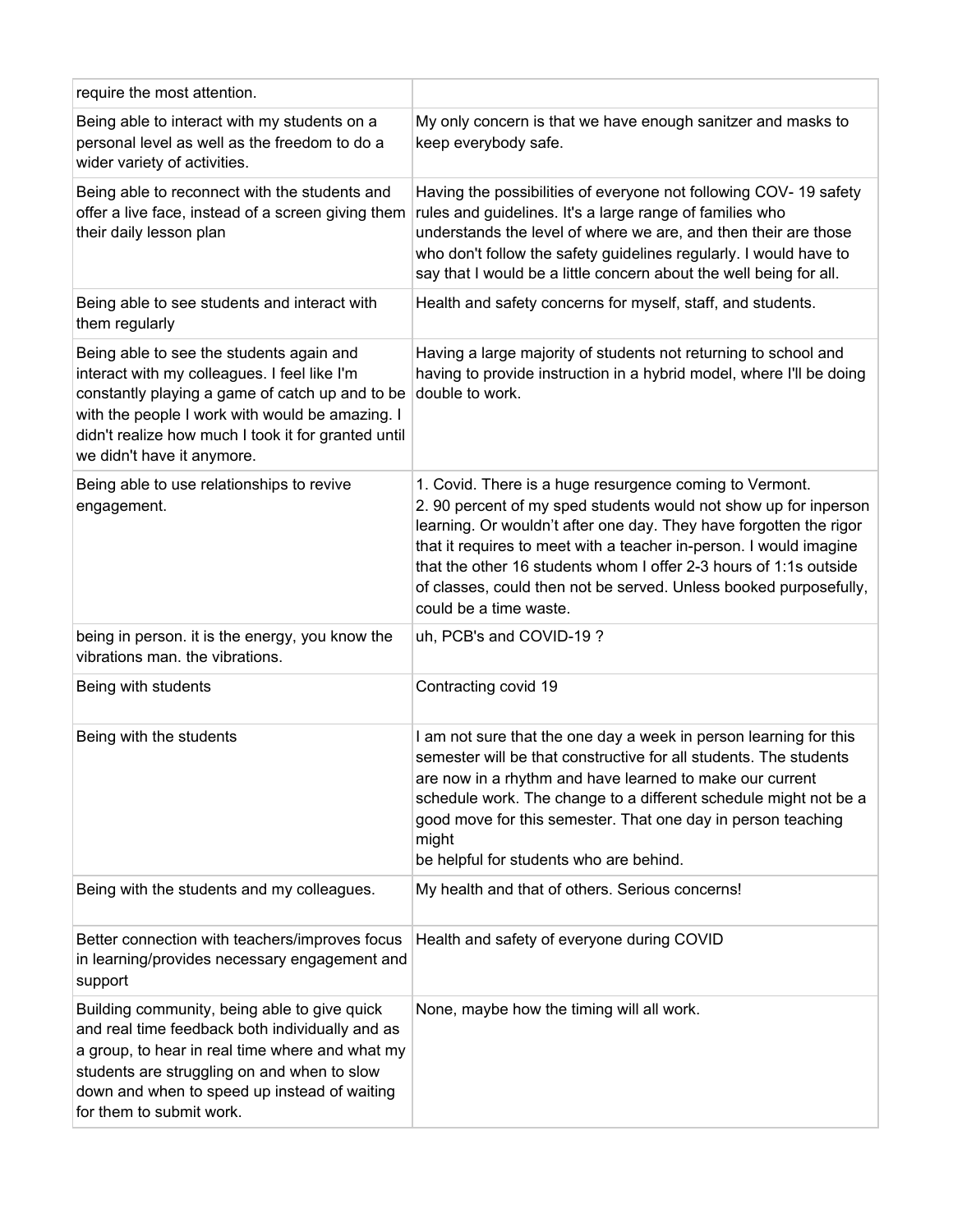| Building meaningful connections with students.                                                                                                                                                                                                                                                                                                                                 | The issues with the current buildings.                                                                                                                                                                                                                                                                                                                                                                                                                                                                                                 |
|--------------------------------------------------------------------------------------------------------------------------------------------------------------------------------------------------------------------------------------------------------------------------------------------------------------------------------------------------------------------------------|----------------------------------------------------------------------------------------------------------------------------------------------------------------------------------------------------------------------------------------------------------------------------------------------------------------------------------------------------------------------------------------------------------------------------------------------------------------------------------------------------------------------------------------|
| Building relationships and connections between<br>teacher-student and student- student, which is<br>difficult to achieve in the same capacity with<br>remote learning.                                                                                                                                                                                                         | None                                                                                                                                                                                                                                                                                                                                                                                                                                                                                                                                   |
| building relationships with students                                                                                                                                                                                                                                                                                                                                           | air quality and clean working conditions: PCBs, COVID<br>transmission                                                                                                                                                                                                                                                                                                                                                                                                                                                                  |
| Community; engagement; impromptu aha<br>moments; seeing one another in real time.                                                                                                                                                                                                                                                                                              | covid safety concerns; safety concerns of BHS as a building.                                                                                                                                                                                                                                                                                                                                                                                                                                                                           |
| Connecting with students                                                                                                                                                                                                                                                                                                                                                       | Safety                                                                                                                                                                                                                                                                                                                                                                                                                                                                                                                                 |
| Connecting with students and being able to be<br>more effective in working with them.                                                                                                                                                                                                                                                                                          | Another schedule and location transition                                                                                                                                                                                                                                                                                                                                                                                                                                                                                               |
| Connecting with students building learning<br>community.                                                                                                                                                                                                                                                                                                                       | Covid and switching again!                                                                                                                                                                                                                                                                                                                                                                                                                                                                                                             |
| Connecting with students face to face.                                                                                                                                                                                                                                                                                                                                         | The risks with the pandemic. Not being at BHS potentially.                                                                                                                                                                                                                                                                                                                                                                                                                                                                             |
| Connecting with students is what excites me<br>more about in-person learning. So many of our<br>students and staff have expressed their<br>disappointment in online learning. What they<br>describe missing is the connection piece. The<br>best part about getting back in-person will be<br>watching students and staff alike, reignite their<br>fire for learning/teaching. | My biggest concern about in-person learning is the time it will take<br>away from special educators who need to perform other essential<br>roles (e.g., case management, evaluations, etc). Additionally,<br>when scheduling in-person time with students for evaluations or<br>evaluation meetings, it has been difficult to find time that doesn't<br>require them to miss class. Asynchronous Wednesdays have<br>allowed us to squeeze in these important appointments without<br>overwhelming our students with missed class time. |
| Connecting with students, collaborating with<br>colleagues, NOT working in total isolation                                                                                                                                                                                                                                                                                     | COVID, balancing remote and in-person responsibilities, teaching<br>students who opt for in-person as well as those who continue to<br>opt for remote                                                                                                                                                                                                                                                                                                                                                                                  |
| Connecting with students.                                                                                                                                                                                                                                                                                                                                                      | None.                                                                                                                                                                                                                                                                                                                                                                                                                                                                                                                                  |
| Creating a more robust classroom environment.<br>Connecting with students face to face. adding<br>more activities to build engagement.                                                                                                                                                                                                                                         | Physical HEALTH AND SAFTETY of students and staff.<br>Concerned about both PCBs and COVID. The mental health of<br>students and staff about spending time in an unhealthy<br>environment will have a significant toll.                                                                                                                                                                                                                                                                                                                 |
| Energy of young people together again                                                                                                                                                                                                                                                                                                                                          | Will be hard to maintain/enforce all Covid protocols                                                                                                                                                                                                                                                                                                                                                                                                                                                                                   |
| Engagement                                                                                                                                                                                                                                                                                                                                                                     | Getting covid unnecessarily                                                                                                                                                                                                                                                                                                                                                                                                                                                                                                            |
| Establishing connections with my students                                                                                                                                                                                                                                                                                                                                      | I'm immunosuppressed                                                                                                                                                                                                                                                                                                                                                                                                                                                                                                                   |
| EVERYTHING. :) I love working with students<br>in-person. I can meet their social emotional and<br>academic needs much better, and having group<br>conversations just flows better. These in-person<br>relationships are why I am a teacher.                                                                                                                                   | I am seriously concerned for the health of my coworkers, and for<br>the long-term (and unknown risks/health impacts) for students that<br>the current BHS building poses.                                                                                                                                                                                                                                                                                                                                                              |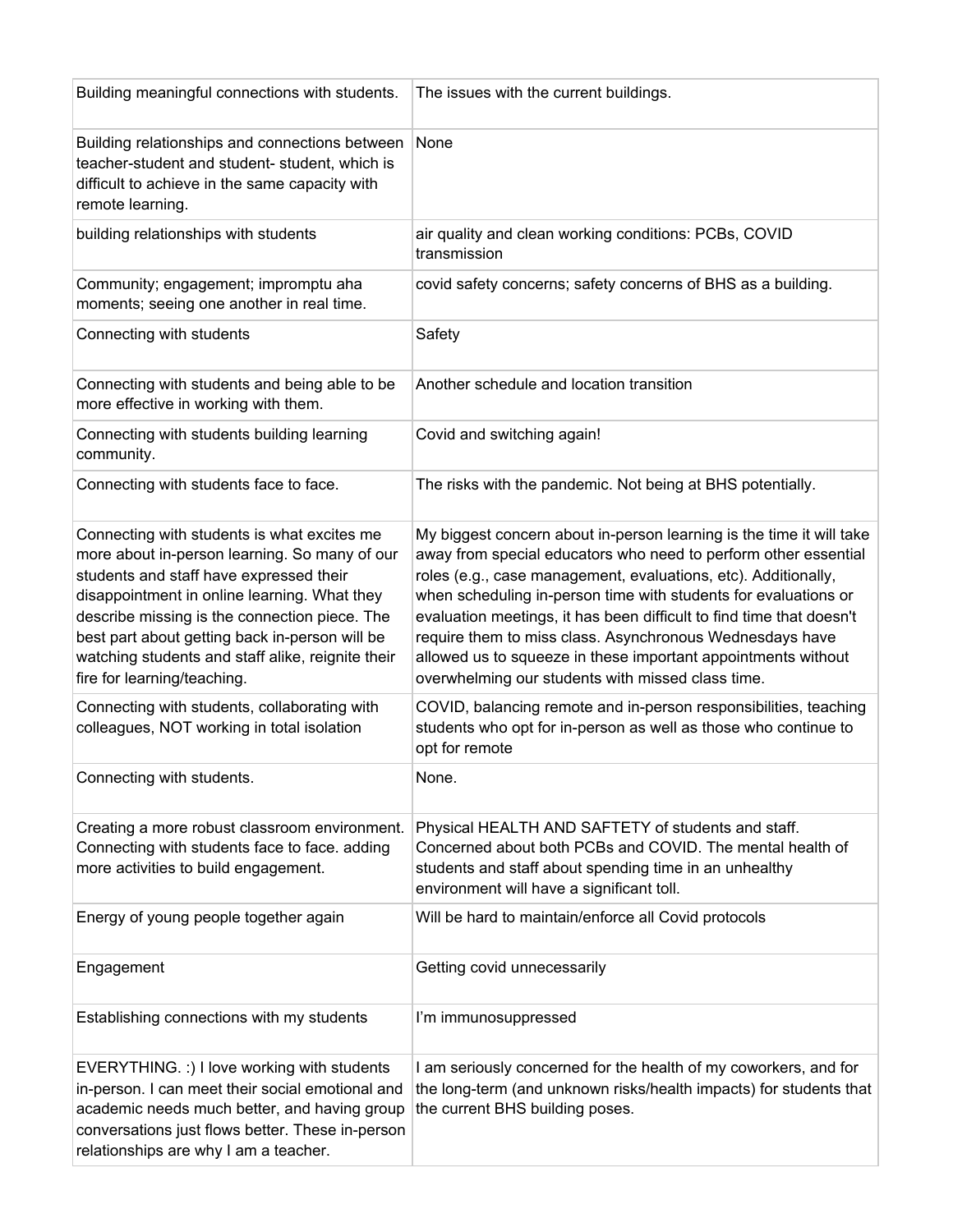| Everything specifically making personal<br>connections with the kids. Having them interact<br>- practicing social skills and English. Helping<br>them with their school work - it is really<br>challenging to help them remotely.                                                                                                                                                                                                                                                                       | I am sure you already know about them. Specifically for kids who<br>don't have car or parents to drive them to school, making sure<br>they can easily manage getting to and home from school.<br>Motivating kids to come to school since they have been doing<br>school (or not doing school) from their bedrooms for so long. If<br>they take care of their siblings on Wednesdays (or most weekdays<br>now), will they be able to come to in person school?                                                                                                                                                                                                                                                                                                                                                                                                                                                                                                                                                                                                                                                                                                                                                                                                                                                                                                                                                                                                                                                          |
|---------------------------------------------------------------------------------------------------------------------------------------------------------------------------------------------------------------------------------------------------------------------------------------------------------------------------------------------------------------------------------------------------------------------------------------------------------------------------------------------------------|------------------------------------------------------------------------------------------------------------------------------------------------------------------------------------------------------------------------------------------------------------------------------------------------------------------------------------------------------------------------------------------------------------------------------------------------------------------------------------------------------------------------------------------------------------------------------------------------------------------------------------------------------------------------------------------------------------------------------------------------------------------------------------------------------------------------------------------------------------------------------------------------------------------------------------------------------------------------------------------------------------------------------------------------------------------------------------------------------------------------------------------------------------------------------------------------------------------------------------------------------------------------------------------------------------------------------------------------------------------------------------------------------------------------------------------------------------------------------------------------------------------------|
| <b>Fluid learning</b>                                                                                                                                                                                                                                                                                                                                                                                                                                                                                   | Logistics of building a progrmam.                                                                                                                                                                                                                                                                                                                                                                                                                                                                                                                                                                                                                                                                                                                                                                                                                                                                                                                                                                                                                                                                                                                                                                                                                                                                                                                                                                                                                                                                                      |
| focus and minimal distractions for students                                                                                                                                                                                                                                                                                                                                                                                                                                                             | Real time feedback                                                                                                                                                                                                                                                                                                                                                                                                                                                                                                                                                                                                                                                                                                                                                                                                                                                                                                                                                                                                                                                                                                                                                                                                                                                                                                                                                                                                                                                                                                     |
| I am excited by the potential to offer our<br>students social emotional support while<br>supporting them with their academic remote<br>learning. For the past few weeks, Suzy King,<br>Sara Carothers, and I have been offering<br>academic support to El Students in World<br>History, Biology, Earth Science, and 9th grade<br>English Humanities at the Spectrum youth<br>drop-in center. It has been very exciting to work<br>with the students 1:1 helping them navigate<br>their remote learning. | Switching gears mid semester and adding on to teacher and<br>student workload. El students may lose the EL support class being<br>offered on Wednesdays. As many of our English learners are<br>double booked in classes, I am concerned that they will not be<br>able to continue to access our Wednesday support class at<br>Spectrum if they are required to attend a general Ed class in<br>person elsewhere on Wednesdays.                                                                                                                                                                                                                                                                                                                                                                                                                                                                                                                                                                                                                                                                                                                                                                                                                                                                                                                                                                                                                                                                                        |
| I am not sure what this question means. I have<br>always loved being in my Art class surrounded<br>by my students and watching what they come<br>up with as solutions to creative exercises. That<br>has not changed. I still like seeing what they are<br>doing, even with it being virtual.                                                                                                                                                                                                           | My concern is relate to the fact that my subject area is very<br>material intensive. I do not see students carting all the Art supplies<br>that they were given in September, around town on Wednesdays<br>to some location yet to be determined. I have very limited surplus<br>supplies right now. I also do not see the type of studio spaces for<br>working with art materials being available for multiple students and<br>Art teachers meeting and teaching simultaneously. Personally in<br>the short term I am OK with our current schedule. As a department<br>we have been working on establishing some later in the day<br>(Wednesday) drop in time in a big space at a church in the center<br>of town. we were hoping to have it up and running in mid<br>November. The students who would come to this type of offering I<br>believe would be those interested in doing some work face to face<br>with Art teachers. I believe that they would also be the types<br>responsible for bring the necessary materials. Isn't that what is<br>meant by student centered / directed learning? I do not see any<br>other way Art teachers and art students could meet in person<br>currently. My students use Wednesday as a catch up day on their<br>projects. So far the majority of them are staying caught up. It is<br>only a few who are really struggling. I do not see adding the<br>additional pressure of traveling someplace for in person learning<br>being a solution to those students struggles. |
| I cannot say that I am "excited". Once the<br>pandemic is over, I will be happy to get back to<br>teaching in-person again, as I have greatly<br>missed the connection to the students and the<br>opportunities and curriculum that do not really<br>work virtually.                                                                                                                                                                                                                                    | COVID-19. The pandemic has not gone away. We have no<br>effective treatment or medical prevention yet. I would personally<br>prefer for all schools to remain entirely virtual until there is a safe,<br>effective vaccine, but understand that this is not always realistic<br>for a handful of students, who for specific reasons are not doing<br>well with virtual education.                                                                                                                                                                                                                                                                                                                                                                                                                                                                                                                                                                                                                                                                                                                                                                                                                                                                                                                                                                                                                                                                                                                                      |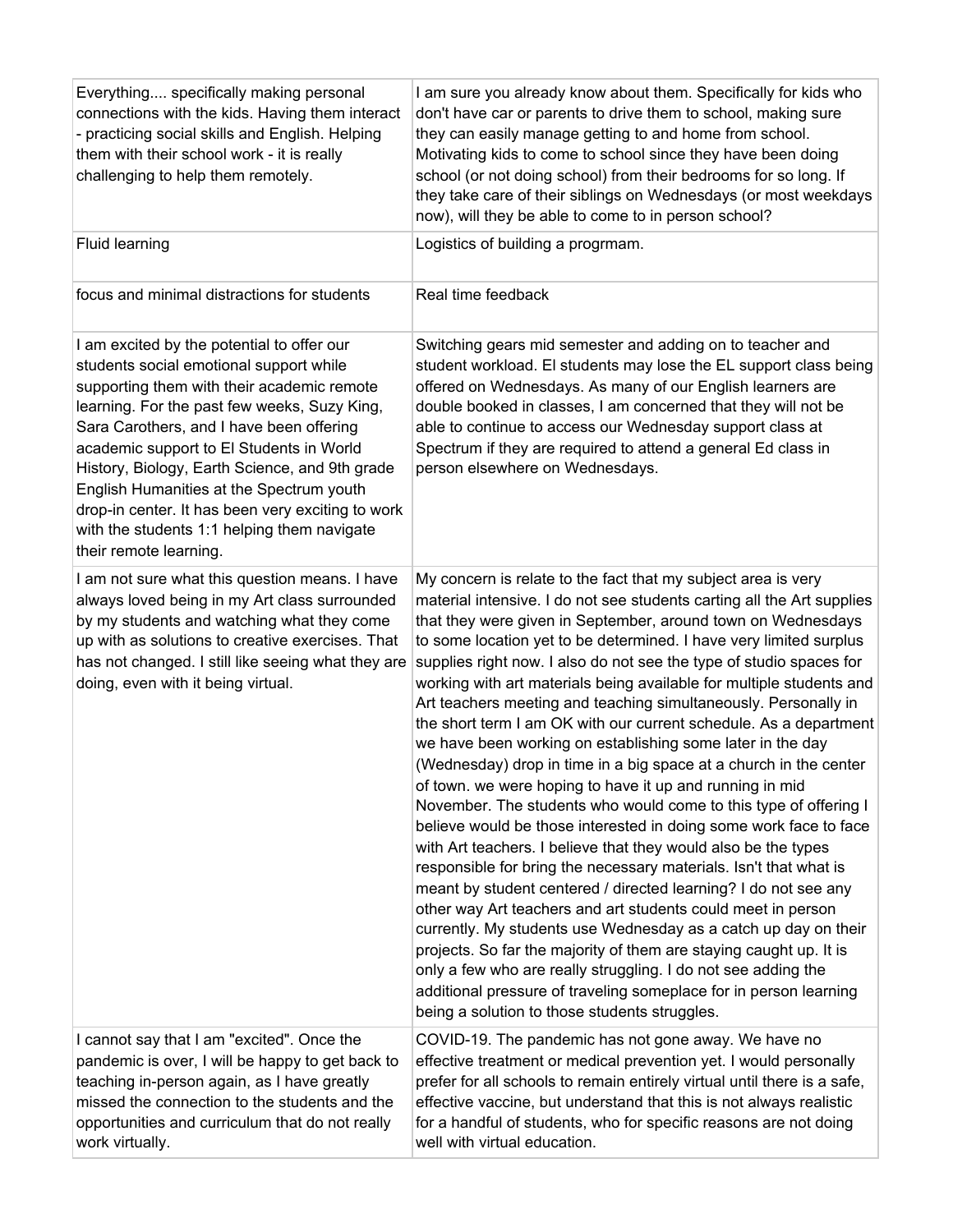| I am glad that the district is trying to come up<br>with an option for the students for whom virtual<br>school does not work. (For various reasons<br>including lack of technology and or technology<br>literacy, specific learning challenges and<br>disabilities, home environment not conducive to<br>learning/studying, or just plain difficulty dealing<br>with doing everything more 'solo' than they are<br>used to.)                                                                                                                |                                                                                                                                                                                                                                                                                                                                                                                                                                                                                                                                                                                                                                                                                                                                                                                                                                                       |
|---------------------------------------------------------------------------------------------------------------------------------------------------------------------------------------------------------------------------------------------------------------------------------------------------------------------------------------------------------------------------------------------------------------------------------------------------------------------------------------------------------------------------------------------|-------------------------------------------------------------------------------------------------------------------------------------------------------------------------------------------------------------------------------------------------------------------------------------------------------------------------------------------------------------------------------------------------------------------------------------------------------------------------------------------------------------------------------------------------------------------------------------------------------------------------------------------------------------------------------------------------------------------------------------------------------------------------------------------------------------------------------------------------------|
| I like to teach students and watch them engage<br>with content they didn't even know they would<br>like.                                                                                                                                                                                                                                                                                                                                                                                                                                    | COVID, PCBs, getting sick, having to pivot all my lessons, scope<br>and sequence yet again.                                                                                                                                                                                                                                                                                                                                                                                                                                                                                                                                                                                                                                                                                                                                                           |
| I miss my students and they miss each other.<br>Many of the joys of students during in-person<br>Art classes have been missing as we navigate<br>virtual learning.                                                                                                                                                                                                                                                                                                                                                                          | I worry that my students won't remember to bring their materials to<br>class on Wednesdays. I worry about the flexibility of the space that<br>I will be using/sharing with others. I wonder if I am going to be<br>shuffling Art supplies from school to school in the same day.                                                                                                                                                                                                                                                                                                                                                                                                                                                                                                                                                                     |
| I would enjoy interacting with students, making<br>connections, building relationships, and getting<br>to know students better. The opportunity to do<br>lab work students as this is a critical part of the<br>course.                                                                                                                                                                                                                                                                                                                     | This question is so open ended that it is hard to answer. My<br>concerns vary based on the context of in-person learning. I don't<br>know if you mean a hybrid model next semester potentially, or the<br>idea of starting in person on Wed. in just a couple weeks. I am<br>concerned about having an appropriate space to teach, materials<br>to use, a schedule that is manageable, sharing space with other<br>teachers (people can be very particular about their classroom),<br>transitioning to a new model yet AGAIN and reinventing what I am<br>doing and how I am doing it AGAIN (just when I was starting to<br>find a groove), exposure to COVID and cleaning responsibilities,<br>keeping up with planning and giving feedback, stretching myself to<br>the point where I break.                                                        |
| In person learning helps us to connect with our<br>students, see them, and help them in ways that<br>aren't really possible through remote learning.                                                                                                                                                                                                                                                                                                                                                                                        | I am presently teaching EL Newcomer students from BHS at<br>Edmond's Elementary in-person. In our terms of our in-person<br>learning, scheduling has caused the most difficulty. I teach in<br>person and remote classes back to back, so the remote classes<br>are taught from a storage room at Edmond's. The in-person<br>classes are wonderful, our students are learning 10 times better<br>than they would be if the class were remote, and connections are<br>being made.                                                                                                                                                                                                                                                                                                                                                                      |
| In terms of the Wednesdays slated for in-person<br>learning, I'm excited to have the ability to<br>reinstate academic integrity in my assessments<br>and in turn academic rigor in my classes. I<br>would like to use in-person Wednesdays for<br>quizzes and tests.<br>Currently, all quizzes and tests are adminstered<br>online. It is difficult to proctor such assessments<br>in this way despite my many tweaks like having<br>multiple versions of assessments and having<br>students reveal themselves during these<br>assessments. | Again in terms of the Wednesdays, I'm concerned that we'll<br>end-up being told to do some fluff stuff on these Wednesdays that<br>will not reinstate academic integrity and rigor in my assessments. I<br>believe that if we are going to go through the work and challenge<br>of creating in an in-person day for students, we should allow<br>teachers to use that day to meet their individual class needs. For<br>example, a science teacher may want that day for labs as well as<br>assessments. We should not waste time and effort on another fluff<br>day. In addition, the old adage that one size does not fit all applies<br>here. Teachers know what they need for their individual classes.<br>Give us the<br>flexibility to maximize the use of an in-person day the way we think<br>will best improve academic rigor in our classes. |

Г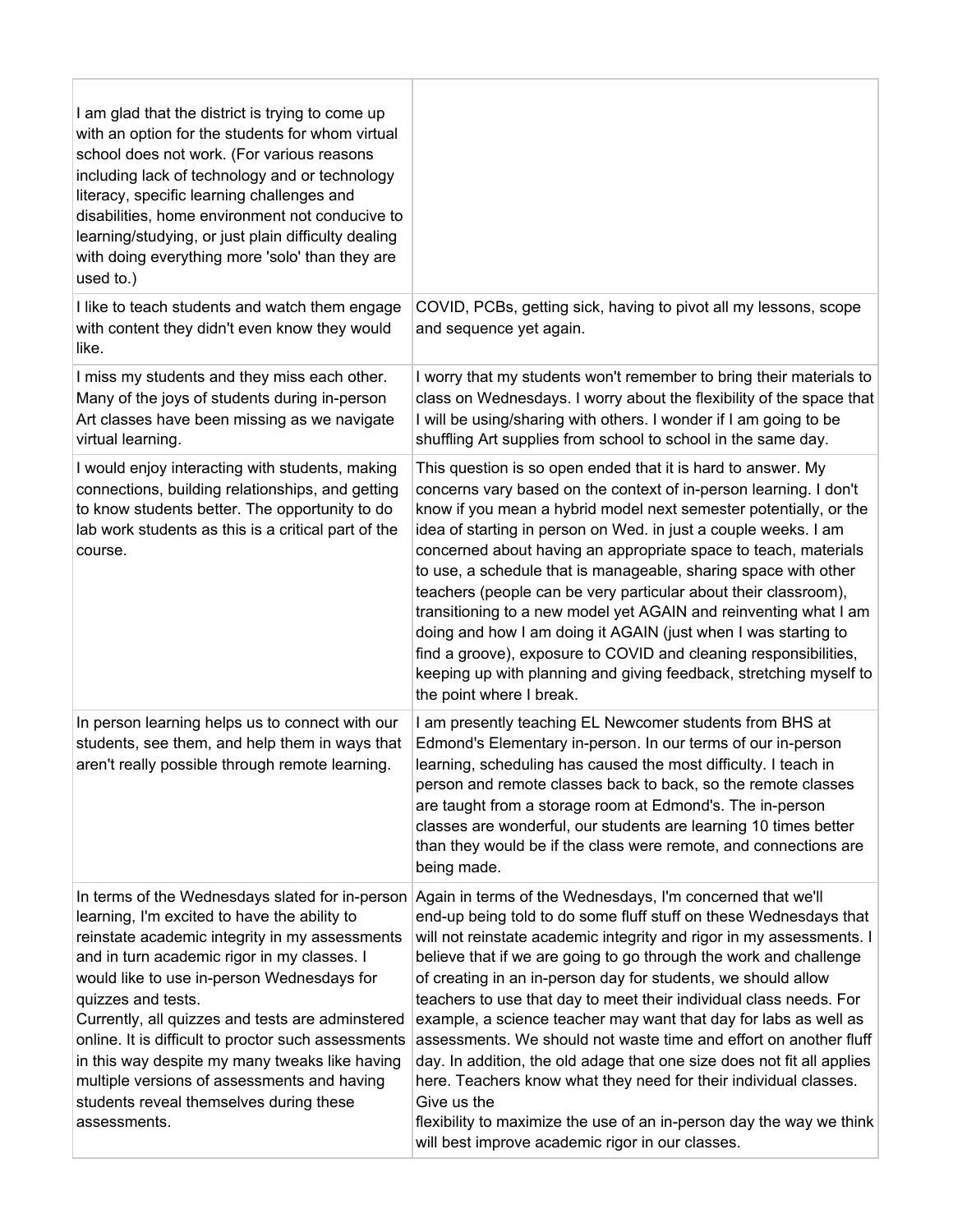| In-person learning is critical student<br>learning/development                                                                                                                                                                                                                   | Safe working conditions                                                                                                                                                                                                                                                                                                                                                                                                                                                                                                                                                                  |
|----------------------------------------------------------------------------------------------------------------------------------------------------------------------------------------------------------------------------------------------------------------------------------|------------------------------------------------------------------------------------------------------------------------------------------------------------------------------------------------------------------------------------------------------------------------------------------------------------------------------------------------------------------------------------------------------------------------------------------------------------------------------------------------------------------------------------------------------------------------------------------|
| Interacting with the students and forming<br>relationships. I love watching an idea click with<br>a student and building from that energy.                                                                                                                                       | Covid numbers are rising, so I am always keeping that in mind. I<br>want to feel safe and supported if we are in-person. The hybrid<br>model was logistically difficult and overwhelming due to having to<br>make multiple plans for the A and B students. Additionally, I want<br>to be in a safe, non-toxic building (not BHS).                                                                                                                                                                                                                                                        |
| Interaction with students                                                                                                                                                                                                                                                        | Safety, scheduling                                                                                                                                                                                                                                                                                                                                                                                                                                                                                                                                                                       |
| Interaction with students and colleagues; break<br>from screen                                                                                                                                                                                                                   | COVID guidelines being manipulated to "fit" school settings;<br>unsafe working conditions                                                                                                                                                                                                                                                                                                                                                                                                                                                                                                |
| Interaction with students, faculty and staff                                                                                                                                                                                                                                     | parking and office space                                                                                                                                                                                                                                                                                                                                                                                                                                                                                                                                                                 |
| interactions with other people, connections with<br>other people                                                                                                                                                                                                                 | covid-19, equity                                                                                                                                                                                                                                                                                                                                                                                                                                                                                                                                                                         |
| It doesn't. Not unless we have a safe space to<br>go to. Sharing space in other district schools<br>does not seem like it adheres to covid<br>guidelines and keeping pods together.                                                                                              | Space. We need a safe consistent space for teachers to work in.<br>Shared spaces are concerning, especially when they are in other<br>schools. Wednesdays were for deep cleaning. How will this<br>continue to happen?                                                                                                                                                                                                                                                                                                                                                                   |
| It may be easier to assist the students that I<br>work with.                                                                                                                                                                                                                     | The social distancing and not having my own chrome book to<br>practice social distancing with. As a para I need to be able to see<br>what my student's are doing all while maintaining a distance<br>between myself and the student/s I work with. I also do not have<br>access to Unified Classroom.<br>If we go to a different in person location, it would be difficult for me<br>to get there and back as even before when we were allowed at<br>BHS I was having trouble getting my oldest son to school by 7 and<br>then my youngest to daycare in Colchester then having to be at |
|                                                                                                                                                                                                                                                                                  | BHS by 8:00. Changing location would be more difficult as I live in<br>Grand Isle and my son also goes to Pre-K in Grand Isle as well.                                                                                                                                                                                                                                                                                                                                                                                                                                                   |
| It will be great to speak with staff and students.                                                                                                                                                                                                                               | Location/Covid                                                                                                                                                                                                                                                                                                                                                                                                                                                                                                                                                                           |
| lack of distractions in class, able to get through<br>material quicker.                                                                                                                                                                                                          | lack of ability to do group work in class, little ability to ask<br>questions                                                                                                                                                                                                                                                                                                                                                                                                                                                                                                            |
| Making connections with students and<br>co-workers.                                                                                                                                                                                                                              | Health and safety.                                                                                                                                                                                                                                                                                                                                                                                                                                                                                                                                                                       |
| Making personal connections with students and<br>doing hands on science labs.                                                                                                                                                                                                    | The safety of the students, teachers, and staff if we return to BHS<br>and are exposed to PCBs.                                                                                                                                                                                                                                                                                                                                                                                                                                                                                          |
| More opportunities for my curriculum. The<br>Chromebook has limited my ability to instruct all<br>concepts - like software. Additionally, I will be<br>able to better troubleshoot concerns with<br>distributed equipment. More opportunities to<br>connect and engage students. | Time and consistency. Where will the time come from to complete<br>the numerous tasks I do currently on this asynchronous day? I<br>need a consistent location and routine - my continent area will<br>require labor intensive prep for in person learning.                                                                                                                                                                                                                                                                                                                              |
| Moving                                                                                                                                                                                                                                                                           | Becoming incapacitated or dying.                                                                                                                                                                                                                                                                                                                                                                                                                                                                                                                                                         |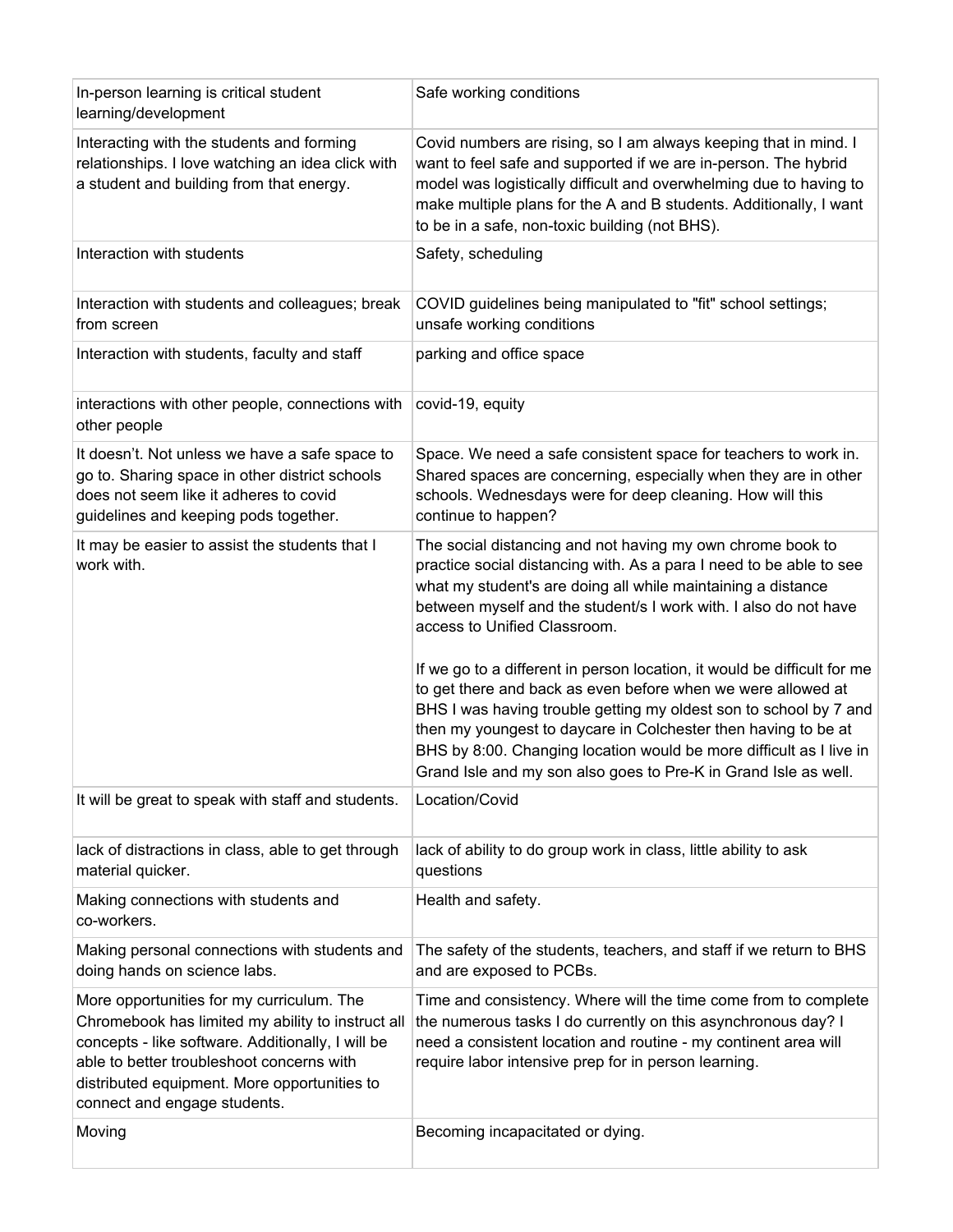| next question                                                           | many                                                                                                                                                                                                                                                                                                                                                                                                                                                                                                                                                                                                                                                                                                                                                                                                                                                                                                                                                                                       |
|-------------------------------------------------------------------------|--------------------------------------------------------------------------------------------------------------------------------------------------------------------------------------------------------------------------------------------------------------------------------------------------------------------------------------------------------------------------------------------------------------------------------------------------------------------------------------------------------------------------------------------------------------------------------------------------------------------------------------------------------------------------------------------------------------------------------------------------------------------------------------------------------------------------------------------------------------------------------------------------------------------------------------------------------------------------------------------|
| Nothing really, the thought of "pivoting" again<br>fills me with stress | 1. Teachers are already at the end of their ropes, so being asked<br>to do yet another thing on top of the rest of what we've been doing<br>is too much. We keep saying we are concerned about the mental<br>health of everyone but it doesn't seem like teachers make the list.<br>2. I think students are more interested in the social aspect. They<br>don't want to go in person to do learning. They miss seeing their<br>friends. How much learning will actually happen if we can only see<br>half the class once a week? It should not be for instruction.<br>Students should have opporunties to socialize.<br>3. It cannot be required. Some students are caregivers to younger<br>siblings on Wednesdays. Some teachers are at home with their<br>own kids and do not have childcare since we were told we would<br>have a consistent schedule for the semester. Some students<br>aren't even in Burlington, they're doing remote learning from other<br>locations out of town. |
| Number one is seeing my students in person<br>and connecting with them. | Covid concerns me. Although Vermont has done a good job, fall is<br>in full swing and the flu season is here. In addition, as a BHS<br>teacher, I am very concerned about the level of PCBs in the<br>building and the adverse effects on health. I have spent many<br>years in the building and in my seventh year of working there was<br>diagnosed with breast cancer. This is one of the cancer's linked<br>with PCBs and so I do not want to return to a contaminated<br>building while they are trying to mitigate the problem. I believe we<br>should follow the guidelines of the VT Department of Health and<br>the<br>Environmental Protection Agency as they are accountable to the<br>public and without bias or an agenda.                                                                                                                                                                                                                                                    |
| Opportunity to reach all students.                                      | That we still will not get struggling students to show up.                                                                                                                                                                                                                                                                                                                                                                                                                                                                                                                                                                                                                                                                                                                                                                                                                                                                                                                                 |
| relationship. more class time.                                          | covid protocols                                                                                                                                                                                                                                                                                                                                                                                                                                                                                                                                                                                                                                                                                                                                                                                                                                                                                                                                                                            |
| Relationships are is key to learning and are<br>hard to build remotely. | I have health and safety concerns about being in the bhs building.<br>In terms of in person concerns in other locations I am concerned<br>about bouncing around. I don't want to be anywhere for short<br>amount of times (like at uvm for December and January and then<br>somewhere else after that)                                                                                                                                                                                                                                                                                                                                                                                                                                                                                                                                                                                                                                                                                     |
| Relationships with students                                             | Being in the building with toxins                                                                                                                                                                                                                                                                                                                                                                                                                                                                                                                                                                                                                                                                                                                                                                                                                                                                                                                                                          |
| Seeing my students again.                                               | Increasing COVID, PCB contamination at BHS, scheduling<br>conflicts, confusion for students/staff, lack of options for those<br>students who will not attend in person due to health concerns, lack<br>of dedicated planning time,                                                                                                                                                                                                                                                                                                                                                                                                                                                                                                                                                                                                                                                                                                                                                         |
| seeing my students face to face                                         | seeing my students face to face                                                                                                                                                                                                                                                                                                                                                                                                                                                                                                                                                                                                                                                                                                                                                                                                                                                                                                                                                            |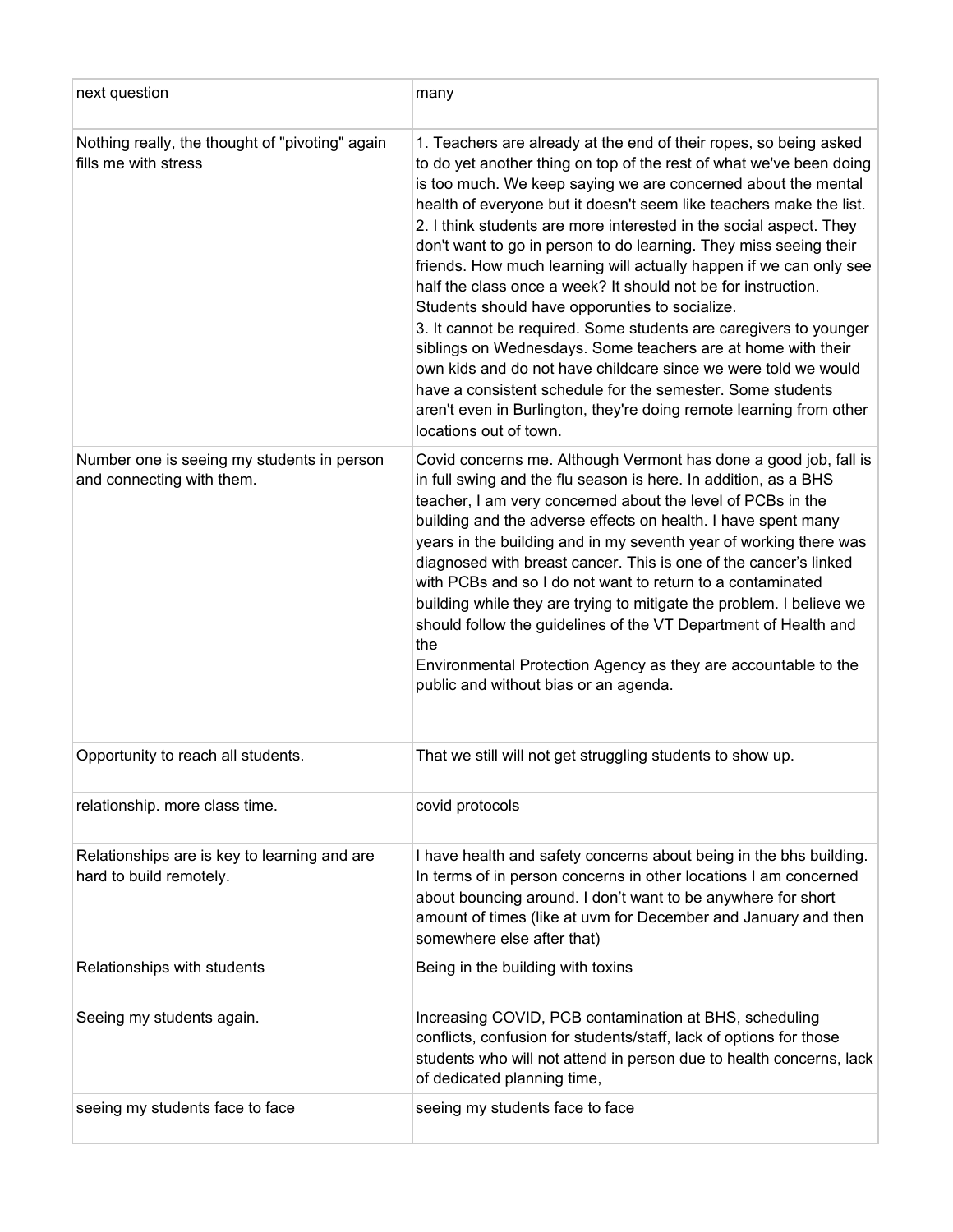| Seeing my students, the ability to create more<br>engaging and hands on lessons, the opportunity<br>just about academics)                   | I worry about finding a location my students feel comfortable<br>learning in, that is quiet enough for them to focus, but not so quiet<br>to check in more meaningfully with students (not where they are embarrassed about speaking (these are concerns<br>if we go with the option without real walls). I also want to make<br>sure COVID precautions are still covered.                                                                    |
|---------------------------------------------------------------------------------------------------------------------------------------------|-----------------------------------------------------------------------------------------------------------------------------------------------------------------------------------------------------------------------------------------------------------------------------------------------------------------------------------------------------------------------------------------------------------------------------------------------|
| Seeing real life people!                                                                                                                    | We keep on changing from one model to another. It is extremely<br>likely we will have to shift gears again. We don't know what the<br>next months will bring. We don't know where we would be<br>in-person. We don't know the conditions. We don't know if we will<br>have the PPE necessary. We don't know when guidance will<br>change.                                                                                                     |
|                                                                                                                                             | I am barely able to keep up now with Wednesdays to follow up<br>with kids, grade outstanding assignments, communicate with other<br>stakeholders follow up with parents, catch up on email, fill out<br>surveys, do online training(s), write professional goals, create<br>content, plan, and I could go on.                                                                                                                                 |
|                                                                                                                                             | We would need to take another day away so we could keep up. As<br>it is, most of us are working 10-12 days. Nevermind the poor<br>Special Educators.                                                                                                                                                                                                                                                                                          |
| Seeing students                                                                                                                             | Transportation and flow                                                                                                                                                                                                                                                                                                                                                                                                                       |
| Seeing students again.                                                                                                                      | Having to pivot again if we have to back to 'remote.'                                                                                                                                                                                                                                                                                                                                                                                         |
| Seeing students and being able to be a better<br>teacher                                                                                    | Catching Covid-19 or breathing in dangerous particles from the<br><b>PCBs</b>                                                                                                                                                                                                                                                                                                                                                                 |
| seeing students and doing the job as I was<br>trained and prepared to do                                                                    | obvious and not so obvious health concerns. PCB health risk and<br>the rising covid cases across the country.                                                                                                                                                                                                                                                                                                                                 |
| Seeing students and fellow staff interact with<br>each other and return to some normalcy.                                                   | The safety of working at BHS with high levels of PCBs in the<br>buildings where I work.                                                                                                                                                                                                                                                                                                                                                       |
| Seeing students faces                                                                                                                       | If being held on Wednesdays in district buildings, when is the<br>"deep cleaning" happening in those buildings?                                                                                                                                                                                                                                                                                                                               |
| Seeing students in person; getting to check in<br>with them                                                                                 | Having students + staff follow covid protocols with fidelity                                                                                                                                                                                                                                                                                                                                                                                  |
| Seeing students, being together and making<br>connections with each other                                                                   | Disrupting routines that are still being established; logistics of<br>getting students to new places of learning; bringing new people<br>into building bubbles; teachers have to adjust their teaching<br>methods again                                                                                                                                                                                                                       |
| Seeing students, having the opportunity to<br>check in with hard to reach students, the<br>opportunity for students to interact with others | I am concerned that in the rush to get students back to in-person<br>learning it will not be done in a safe (Covid restriction wise) way. I<br>am concerned about the fact that counselors may not be in the<br>building with students when they return. I am concerned about the<br>fact that we are continually being asked to work in different ways /<br>settings / environments and the burn out associated with this is so<br>draining. |
| Seeing students! Getting to know them and<br>being able to see where they are with their                                                    | Covid is a concern, especially as numbers are rising at a very high<br>rate and some schools are going back to remote learning. Related                                                                                                                                                                                                                                                                                                       |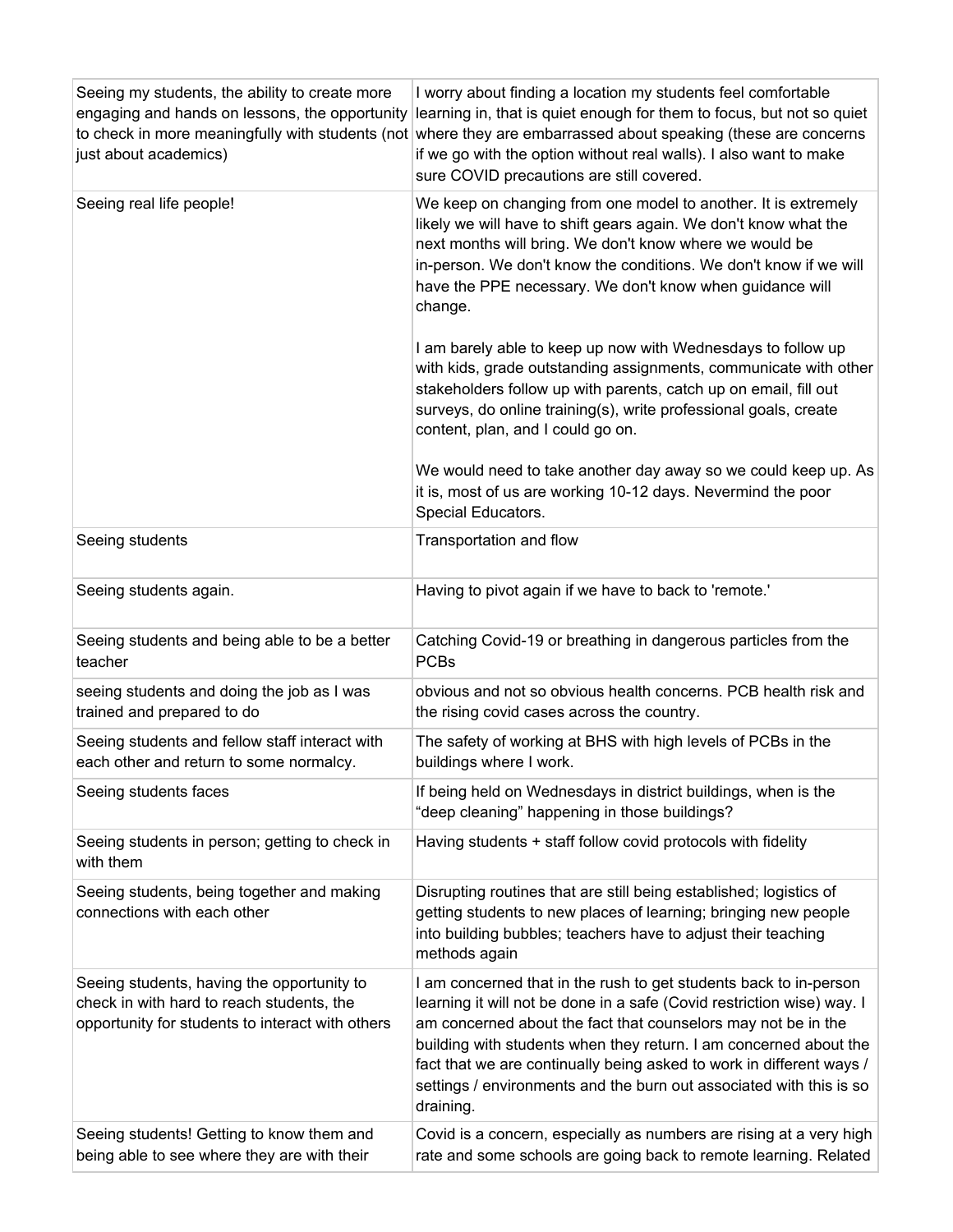| learning so that I know more about what their<br>needs are.                               | to this is the fact that if we are using other district buildings, they<br>will not have had the opportunity to be sufficiently cleaned<br>between uses. I am concerned about this from my own<br>perspective as well as a middle school or elementary school<br>teacher who would be coming in on Thursday after a new group<br>had used their space. My understanding was that Wednesday<br>would be the day for the deep cleaning and that is why we are<br>scheduled to be remote that day. I strongly feel that this is moving<br>in the wrong direction, particularly with the holidays coming up.<br>But mostly I am concerned about time for teachers to have to<br>prepare for in-person learning. If we are going to have in-person<br>instruction on Wednesdays, there needs to be another day to<br>support students and for teachers to meet, collaborate, plan and<br>grade. I am also concerned that many of the supports and<br>activities that we have worked to provide students on Wednesdays<br>will no longer be available to students if they are mandated to do<br>something else. I would like to see us expand on those rather than<br>have mandatory in person classes. For many students and<br>teachers, childcare will be an issue as all other schools are closed<br>on Wednesdays. While it doesn't seem that any of the options are<br>equitable, it also doesn't seem equitable to penalize students who<br>have other responsibilities on Wednesday and who have<br>structured their lives around not being in person on Wednesdays. I<br>am concerned about students who will not have time to catch up<br>with their classes because they will be losing a work day if they<br>are required to show up somewhere for additional instruction. I'm<br>concerned that the quality of instruction will be lost because<br>teachers will not have adequate time to plan effective lessons and<br>provide students with meaningful feedback. Safety and time are<br>my main concerns. |
|-------------------------------------------------------------------------------------------|---------------------------------------------------------------------------------------------------------------------------------------------------------------------------------------------------------------------------------------------------------------------------------------------------------------------------------------------------------------------------------------------------------------------------------------------------------------------------------------------------------------------------------------------------------------------------------------------------------------------------------------------------------------------------------------------------------------------------------------------------------------------------------------------------------------------------------------------------------------------------------------------------------------------------------------------------------------------------------------------------------------------------------------------------------------------------------------------------------------------------------------------------------------------------------------------------------------------------------------------------------------------------------------------------------------------------------------------------------------------------------------------------------------------------------------------------------------------------------------------------------------------------------------------------------------------------------------------------------------------------------------------------------------------------------------------------------------------------------------------------------------------------------------------------------------------------------------------------------------------------------------------------------------------------------------------------------------------------------------------------------------------|
| Seeing the students face to face is critical for                                          | I am very concerned about potentially being exposed to corona                                                                                                                                                                                                                                                                                                                                                                                                                                                                                                                                                                                                                                                                                                                                                                                                                                                                                                                                                                                                                                                                                                                                                                                                                                                                                                                                                                                                                                                                                                                                                                                                                                                                                                                                                                                                                                                                                                                                                       |
| relationship building and for teaching social and                                         | virus as well as PCB's if we were to return to BHS before it is                                                                                                                                                                                                                                                                                                                                                                                                                                                                                                                                                                                                                                                                                                                                                                                                                                                                                                                                                                                                                                                                                                                                                                                                                                                                                                                                                                                                                                                                                                                                                                                                                                                                                                                                                                                                                                                                                                                                                     |
| emotional skills.                                                                         | remediated.                                                                                                                                                                                                                                                                                                                                                                                                                                                                                                                                                                                                                                                                                                                                                                                                                                                                                                                                                                                                                                                                                                                                                                                                                                                                                                                                                                                                                                                                                                                                                                                                                                                                                                                                                                                                                                                                                                                                                                                                         |
| hands-on learning, and genuine human                                                      | Sharing the creative and technical processes for COVID safety. I don't want BHS to be trading PCB problems for                                                                                                                                                                                                                                                                                                                                                                                                                                                                                                                                                                                                                                                                                                                                                                                                                                                                                                                                                                                                                                                                                                                                                                                                                                                                                                                                                                                                                                                                                                                                                                                                                                                                                                                                                                                                                                                                                                      |
| connection with students.                                                                 | pandemic problems.                                                                                                                                                                                                                                                                                                                                                                                                                                                                                                                                                                                                                                                                                                                                                                                                                                                                                                                                                                                                                                                                                                                                                                                                                                                                                                                                                                                                                                                                                                                                                                                                                                                                                                                                                                                                                                                                                                                                                                                                  |
| social connection                                                                         | logistics, getting used to new space, knowing what our new<br>resources are and not having appropriate or necessary resources,<br>new staff (cafeteria, nurses, maintenance), providing clarity for<br>students for new routines, providing fair access to all students in 1<br>day when COVID prevents all students from being in one space,<br>the time required to take on additional responsibiliities when the<br>work to maintain 3 classes in Full Remote is already<br>overwhelming.                                                                                                                                                                                                                                                                                                                                                                                                                                                                                                                                                                                                                                                                                                                                                                                                                                                                                                                                                                                                                                                                                                                                                                                                                                                                                                                                                                                                                                                                                                                        |
| social interaction between students and                                                   | students not taking mask wearing and social distancing                                                                                                                                                                                                                                                                                                                                                                                                                                                                                                                                                                                                                                                                                                                                                                                                                                                                                                                                                                                                                                                                                                                                                                                                                                                                                                                                                                                                                                                                                                                                                                                                                                                                                                                                                                                                                                                                                                                                                              |
| teachers                                                                                  | requirements seriously                                                                                                                                                                                                                                                                                                                                                                                                                                                                                                                                                                                                                                                                                                                                                                                                                                                                                                                                                                                                                                                                                                                                                                                                                                                                                                                                                                                                                                                                                                                                                                                                                                                                                                                                                                                                                                                                                                                                                                                              |
| Student engagement! The students at Horizons<br>are so excited to have in person classes. | I have no fears about in person learning.                                                                                                                                                                                                                                                                                                                                                                                                                                                                                                                                                                                                                                                                                                                                                                                                                                                                                                                                                                                                                                                                                                                                                                                                                                                                                                                                                                                                                                                                                                                                                                                                                                                                                                                                                                                                                                                                                                                                                                           |
| Student opportunities to socialize with peers                                             | Social distancing and COVID precautions (cleaning, PPE), where                                                                                                                                                                                                                                                                                                                                                                                                                                                                                                                                                                                                                                                                                                                                                                                                                                                                                                                                                                                                                                                                                                                                                                                                                                                                                                                                                                                                                                                                                                                                                                                                                                                                                                                                                                                                                                                                                                                                                      |
| and check-in with teachers. Less screen time                                              | we will gather, equity of how/where/when we would gather in                                                                                                                                                                                                                                                                                                                                                                                                                                                                                                                                                                                                                                                                                                                                                                                                                                                                                                                                                                                                                                                                                                                                                                                                                                                                                                                                                                                                                                                                                                                                                                                                                                                                                                                                                                                                                                                                                                                                                         |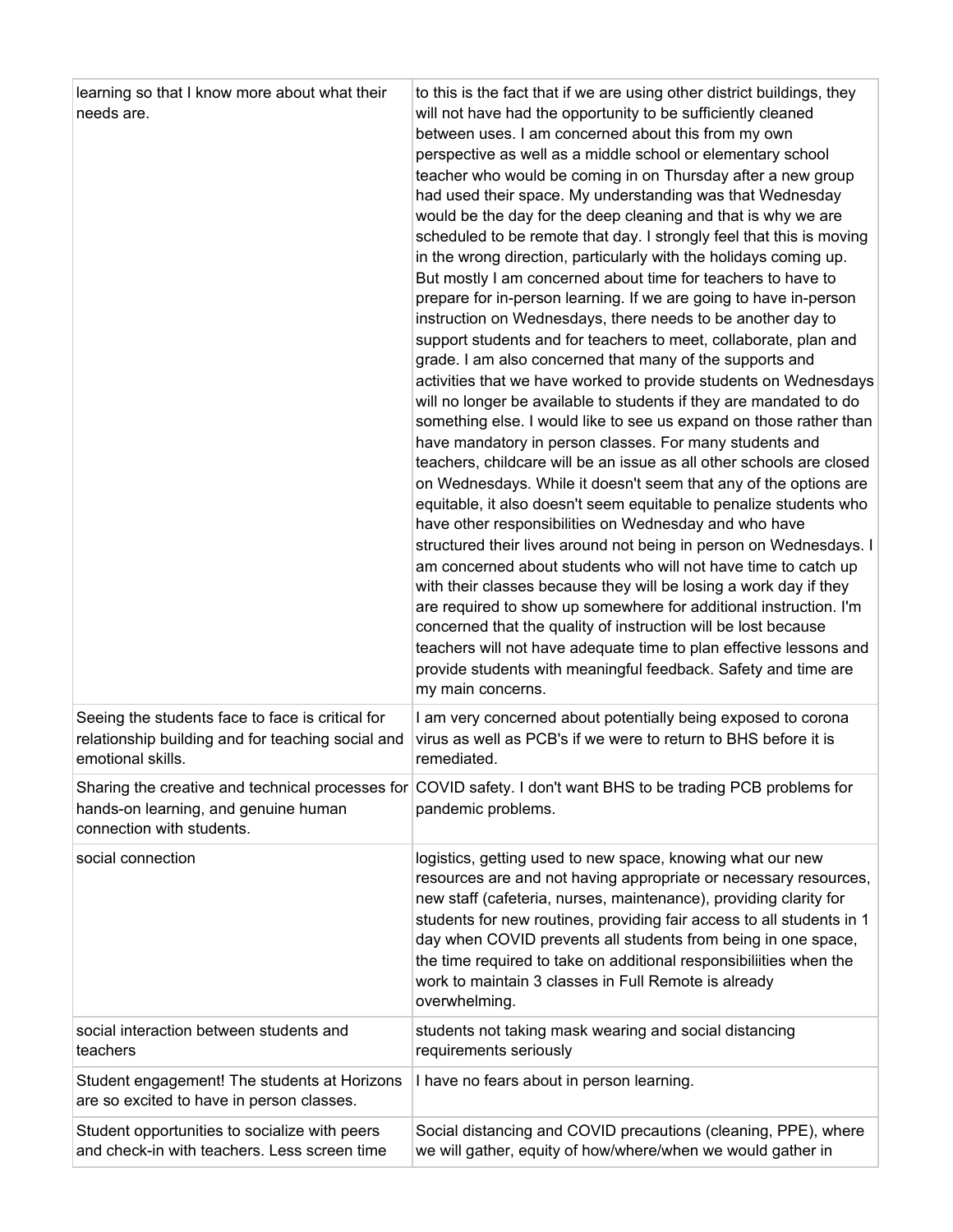| for students and staff. Expanded options for in<br>person teaching/learning (the ability to do labs).                              | person (What will student who watch siblings do on Wed? Are we<br>prepared to ask students to ride the public bus if they can't bike or<br>be driven? What will happen to programs that are already offering<br>in-person opportunities for our most vulnerable students on Wed?)<br>Preparing a space that is not a science classroom (cleaning,<br>supplies, time to set-up/take down activity, space). Students falling<br>out of sequence if half of the class meets in person once a week<br>(this is challenge because science is very sequential).                                                                                                                                                                                                                                                                                                                                                        |
|------------------------------------------------------------------------------------------------------------------------------------|------------------------------------------------------------------------------------------------------------------------------------------------------------------------------------------------------------------------------------------------------------------------------------------------------------------------------------------------------------------------------------------------------------------------------------------------------------------------------------------------------------------------------------------------------------------------------------------------------------------------------------------------------------------------------------------------------------------------------------------------------------------------------------------------------------------------------------------------------------------------------------------------------------------|
| Students ability to connect with one another                                                                                       | Virus will spread fast with more people in the same spaces/areas                                                                                                                                                                                                                                                                                                                                                                                                                                                                                                                                                                                                                                                                                                                                                                                                                                                 |
| Teacher student interaction                                                                                                        | Covid and depending on location poor air quality                                                                                                                                                                                                                                                                                                                                                                                                                                                                                                                                                                                                                                                                                                                                                                                                                                                                 |
| the ability to connect and support students<br>in-need                                                                             | safety for all- COVID and PCBs (more so COVID)                                                                                                                                                                                                                                                                                                                                                                                                                                                                                                                                                                                                                                                                                                                                                                                                                                                                   |
| The ability to connect with others                                                                                                 | The safety of everyone in a really uncertain time                                                                                                                                                                                                                                                                                                                                                                                                                                                                                                                                                                                                                                                                                                                                                                                                                                                                |
| the ability to help students more effectively                                                                                      | remaining safe                                                                                                                                                                                                                                                                                                                                                                                                                                                                                                                                                                                                                                                                                                                                                                                                                                                                                                   |
| The ability to see my students in person.                                                                                          | The fact that the state guidelines for music are crap, and the<br>double standards for athletics is appalling. Why is it ok to have in<br>person sports, going to different schools but we as a school have<br>to make crazy changes for in-school music and p.e.<br>The fact that still, only 30 minutes of singing or playing is allowed,<br>and currently while they are home they can sing for a full 50<br>minutes.<br>We never tried the plans we had for the covid hybrid model in the<br>first place, and there were a lot of gaps that were still unanswered.<br>Teachers have just now stopped having daily panic attacks, we<br>can not change the model again, we were told semester 1 would<br>be remote and we need to stick with that<br>Teachers will quit.<br>Students have also just started getting used to the schedule, we<br>can not change it overnight or in a couple of weeks from now. |
| The connections with both students and other<br>staff / educators                                                                  | Following all guidelines for Covid and "pulling the trigger" too<br>quickly before we should as the # of cases of Covid continues to<br>rise. Also the immediate concern in the BHS building of PCBs                                                                                                                                                                                                                                                                                                                                                                                                                                                                                                                                                                                                                                                                                                             |
| The development of relationship with students<br>and staff, sense of community, a feeling that I'm<br>helping and doing some good. | Covid-19, anxiety from students and staff                                                                                                                                                                                                                                                                                                                                                                                                                                                                                                                                                                                                                                                                                                                                                                                                                                                                        |
| The interaction with the kids. Being able to build<br>better relationships and really help those that<br>need it.                  | I'm concerned about potentially being in an unsafe environment. I<br>also feel that everyone needs a little consistency for a while.                                                                                                                                                                                                                                                                                                                                                                                                                                                                                                                                                                                                                                                                                                                                                                             |
| The kids, my colleagues, teaching and learning<br>new stuff everyday!                                                              | The unknown factors that will inevitably occur.                                                                                                                                                                                                                                                                                                                                                                                                                                                                                                                                                                                                                                                                                                                                                                                                                                                                  |
| The opportunity for direct instruction.                                                                                            | Staying healthy.                                                                                                                                                                                                                                                                                                                                                                                                                                                                                                                                                                                                                                                                                                                                                                                                                                                                                                 |